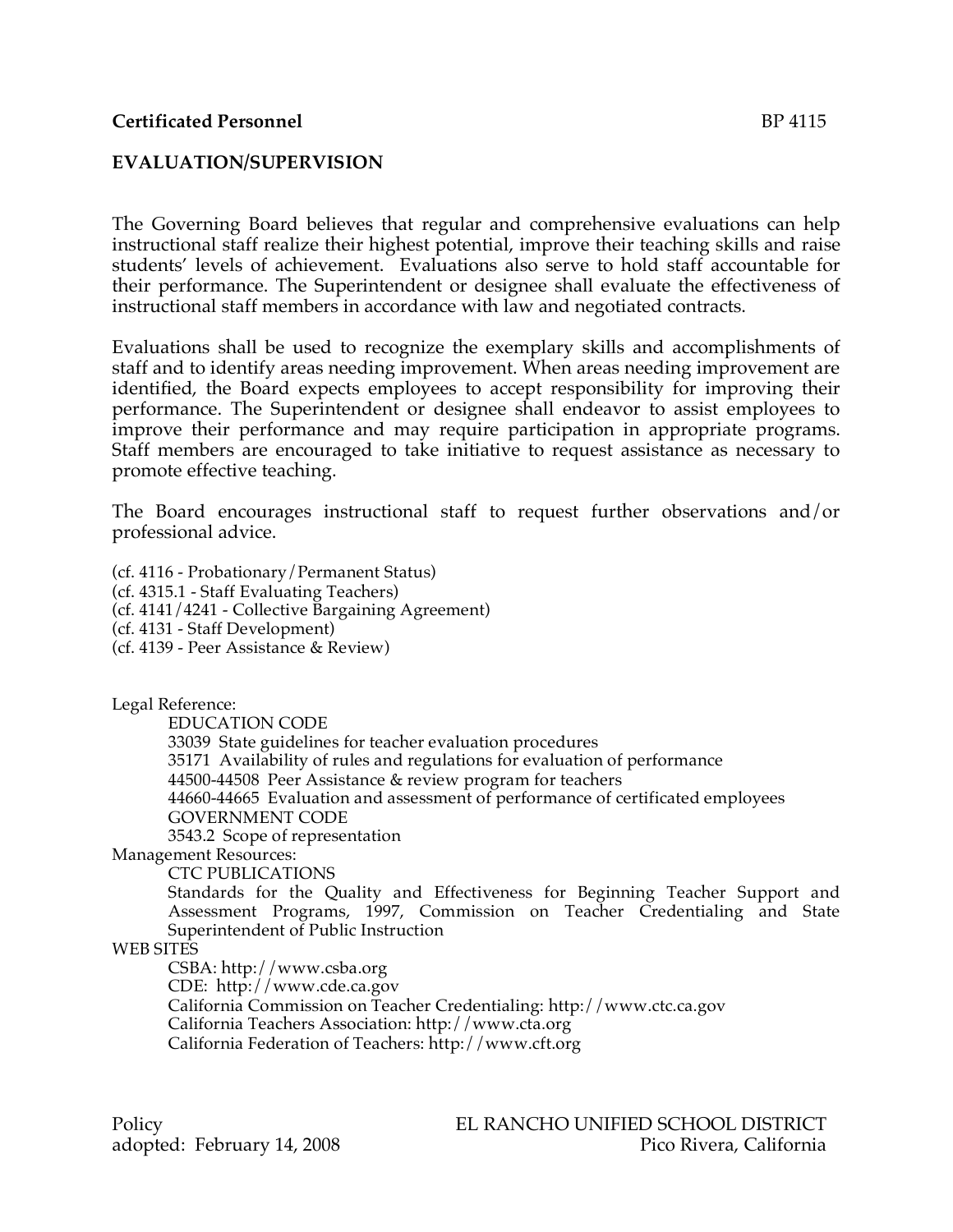## **Certificated Personnel** AR 4115 (a)

### **EVALUATION/SUPERVISION**

The Superintendent or designee shall print and make available to certificated employees written regulations related to the evaluation of their performance in their assigned duties. (Education Code 35171)

(cf. 4100 - Certificated Personnel) (cf. 4119.3/4219.3/4319.3 - Duties of Personnel) (cf. 4141/4241 – Collective Bargaining Agreement)

Certificated staff shall receive information regarding the district's evaluation criteria and procedures upon employment with the district and whenever the criteria are revised.

(cf. 4112.21 – Interns) (cf. 4131.1 – Beginning Teacher Support/Induction) (cf. 4315.1 – Staff Evaluating Teachers)

#### **Frequency of Evaluations**

Each probationary certificated employee shall be evaluated at least once each school year. (Education Code 44664)

#### (cf. 4116 – Probationary/Permanent Status)

In addition, probationary teachers shall be formally observed and given constructive feedback at least once a year and more often when necessary, as part of the evaluation process.

The performance of each certificated employee with permanent status shall be evaluated and assessed on a continuing basis as follows: (Education Code 44664)

- 1. At least every other year.
- 2. At last every five years if all of the following conditions are met:
	- a. The employee has been employed by the district at least 10 years.
	- b. The employee meets the qualifications of a highly qualified teacher as defined in 20 USC 7801 of the federal No Child Left Behind Act, if 20 USC 6319 requires that his/her position be filled by a highly qualified teacher.
	- c. The employee's previous evaluation rated him/her as meeting or exceeding standards.
	- d. The evaluator and the employee agree to this schedule. Either the evaluator or the employee may withdraw consent at any time.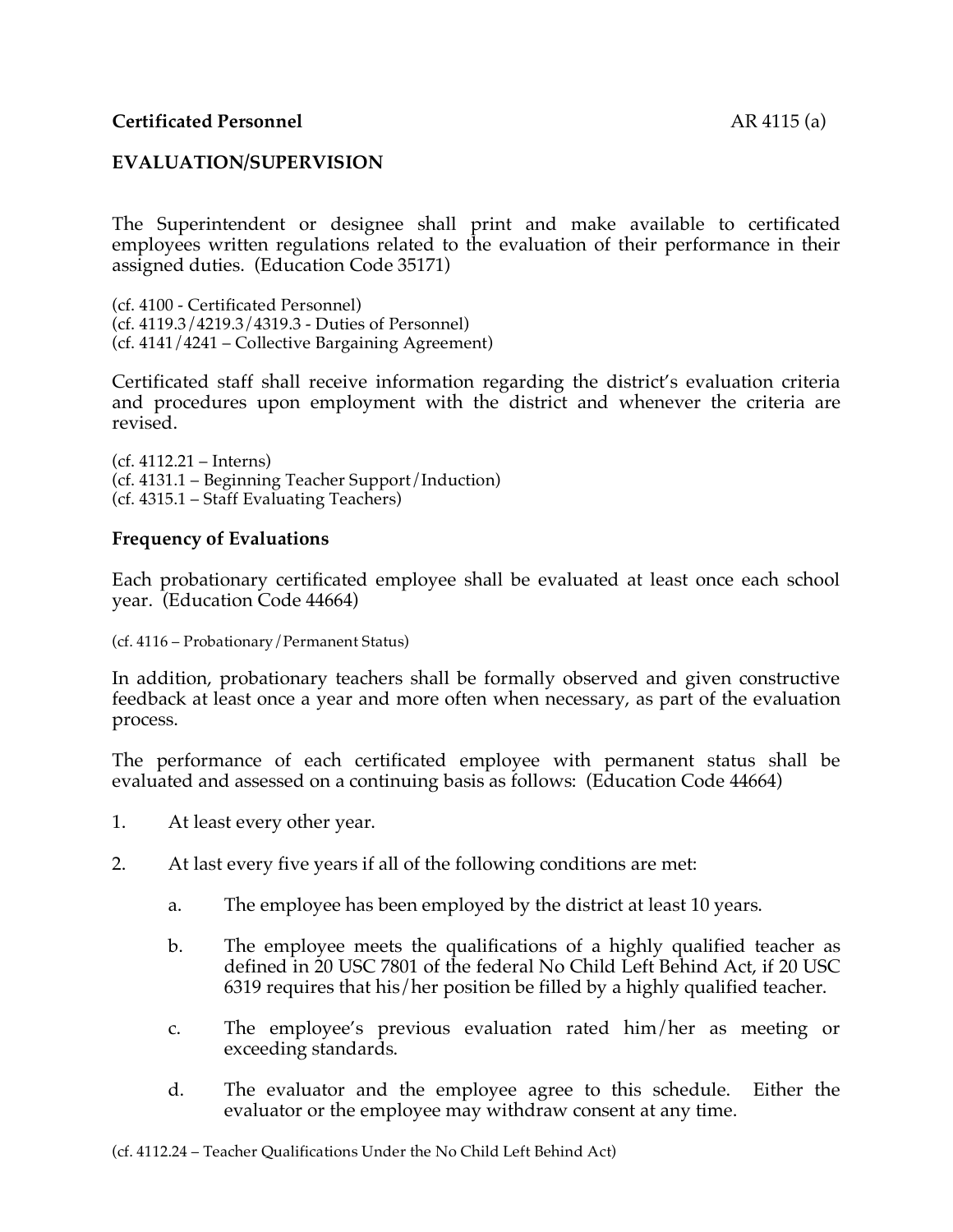## **EVALUATION/SUPERVISION** (continued)

3. Annually, if the permanent employee has received an unsatisfactory evaluation until he/she receives a satisfactory evaluation or is separated from the district.

(cf. 4117.4 – Dismissal)

The Superintendent or designee shall assess the performance of certificated instructional staff as it reasonably relates to the following criteria: (Education Code 44662)

1. Students' progress toward district standards of expected achievement for their grade level in each area of study and, if applicable, towards the state-adopted content standards as measured by state-adopted criterion-referenced assessments.

(cf. 6011 - Academic Standards) (cf. 6162.5 – Student Assessment)

- 2. The instructional techniques and strategies used by the employee.
- 3. The employee's adherence to curricular objectives.

(cf. 6010 - Goals and Objectives)

4. The establishment and maintenance of a suitable learning environment within the scope of the employee's responsibilities.

The evaluation of certificated employee performance shall not include the use of publishers' norms established by standardized tests. (Education Code 44662)

Non-instructional certificated staff members employed on a 12-month basis shall receive a copy of their evaluation no later than June 30 of the year in which the evaluation takes place. Before July 30, the employee and the evaluator shall meet to discuss the evaluation. (Education Code 44663)

Evaluations shall include recommendations, if necessary, as to areas in need of improvement in the employee's performance. If an employee is not performing satisfactorily according to teacher standards approved by the Board pursuant to Education Code 44662, the Superintendent or designee shall so notify the employee in writing and describe the unsatisfactory performance. The Superintendent or designee shall confer with the employee, make specific recommendations as to areas needing improvement and endeavor to provide assistance to the employee in his/her performance. (Education Code 44664)